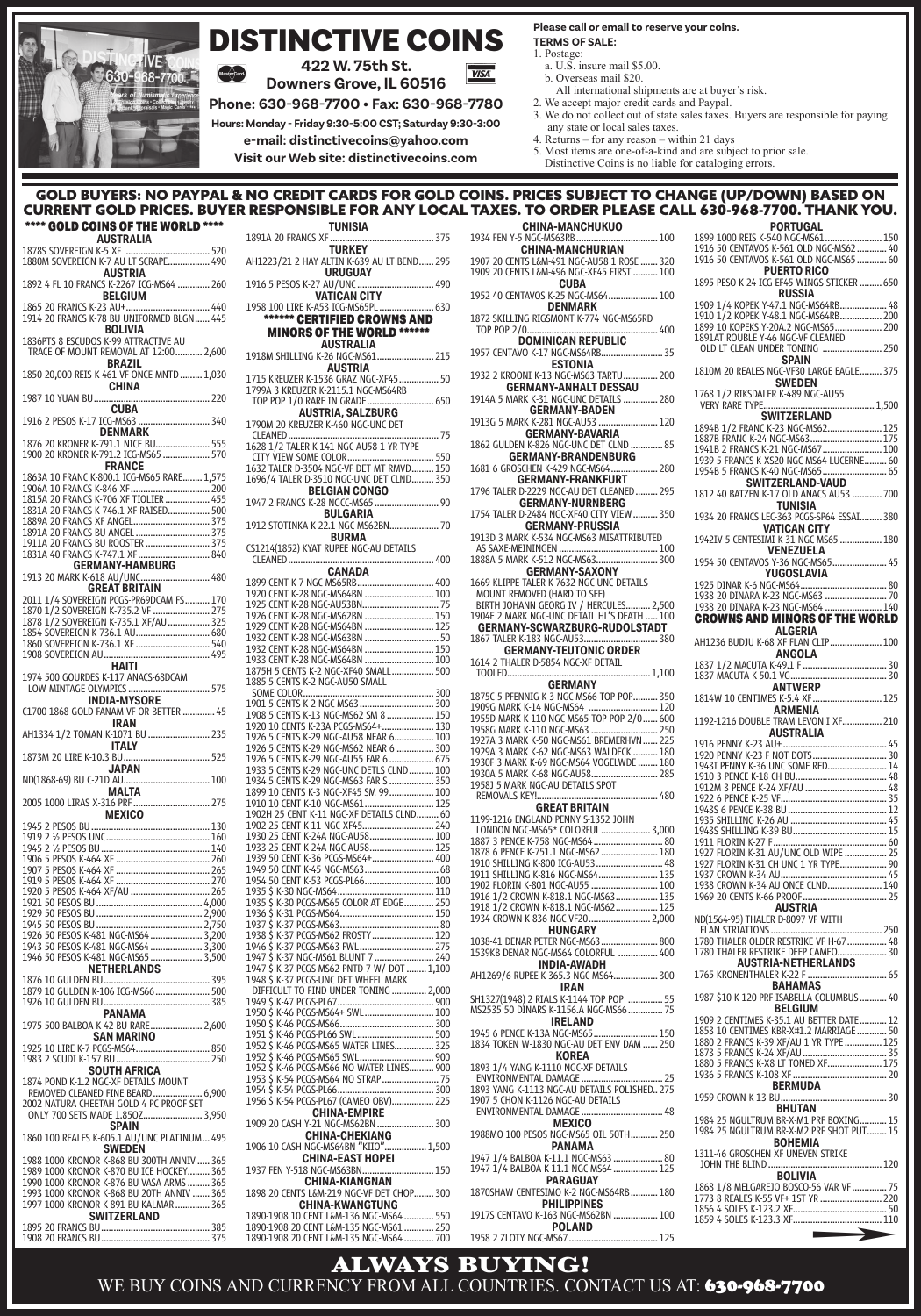### DISTINCTIVE COINS **422 W. 75th St., Downers Grove, IL 60516 • Phone: 630-968-7700 • Fax: 630-968-7780 e-mail: distinctivecoins@yahoo.com • Visit our Web site: distinctivecoins.com**

1849 8 SOLES K-109 VF+ ....................................... 70 1883EG CENTAVO K-E2 UNC OLD CLN ESSAI .......... 80<br>1909H 20 CENTAVOS K-176 NICE UNC ................... 38 1909H 20 CENTAVOS K-176 NICE UNC .................. 38 1893 50 CENTAVOS K-161.5 XF ............................. 14 1898 50 CENTAVOS K-161.5 TONED UNC............... 42 1865 REAL VF PROCLOMATION ... **BRAZIL** 1868 200 REIS K-471 UNC .................................... 26 1889 500 REIS K-494 UNC .................................... 30 1860/50 1000 REIS K-465 UNC LT HANDLING ...... 60 **BRITISH HONDURAS** 1895 25 CENT K-9 F .............................................. 20 1897 25 CENT K-9 VF ............................................ 28 1901 25 CENT K-3 VG SCRATCHES ......................... 12 1919 50 CENT K-18 F SM HIT ................................ 20 **BRITISH NORTH BORNEO** 1891H 1/2 CENT K-1 AU ....................................... 58 1894H CENT K-2 VF ............................................... 50 1903 2 1/2 CENT K-4 XF ....................................... 38 **BRITISH WEST AFRICA** 1939 SHILLING K-23 CH UNC ................................ 24 **BULGARIA** 1913 2 LEVA K-32 AU ............................................ 15 **CANADA** 1859/8 CENT K-1 VG ............................................. 20 1891 CENT K-1 AU SD/LL AU .............................. 200 1898H CENT K-7 XF ............................................... 16 1907H CENT K-8 F ................................................. 15 1923 CENT K-28 VF ............................................... 28 1924 CENT K-28 AU OLD WIPE................................. 25<br>1858 5 CENTS K-2 AU TONED W/ SOME LUSTER LARGE DATE OVER SMALL DATE RP3 ................. 680 1870 5 CENTS K-2 VF+ .......................................... 30 1872H 5 CENTS K-2 AU HIT ON OBV ..................... 45 1874 5 CENTS K-2 DARK VF CROSSLET .................. 48 1880H 5 CENTS K-2 VF BENT ................................. 10 1880H 5 CENTS K-2 XF OF3 ................................... 45 1883H 5 CENTS K-2 VG .......................................... 14 1884 5 CENTS K-2 VG NEAR 4 ............................. 100 1884 5 CENTS K-2 F COLORFUL RIM BUMPS .......... 85 1885 5 CENTS K-2 VG COLORFUL TONE SMALL 5/5 .. 75 1888 5 CENTS K-2 DEEP TONED AU ....................... 55 1888 5 CENTS K-2 AU ............................................ 60 1889 5 CENTS K-2 VF ............................................ 55 1892 5 CENTS K-2 TONED AU ................................ 80 1896 5 CENTS K-2 XF ............................................ 22 1898 5 CENTS K-2 XF LT CLN ................................. 38 1900 5 CENTS K-2 VF+ ROUND O .......................... 48 1904 5 CENTS K-13 NICE AU ................................. 50 1908 5 CENTS K-13 AU .......................................... 50 1920 5 CENTS K-22A BU ........................................ 45 1923 5 CENTS K-29 BU OLD WIPE ......................... 45 1925 5 CENTS K-29 ROUGH VG ............................. 45 1925 5 CENTS K-29 VG .......................................... 60 1925 5 CENTS K-29 F ............................................. 75 1925 5 CENTS K-29 VF ........................................... 90 1927 5 CENTS K-29 AU+ ........................................ 28 1938 5 CENTS K-33 AU .......................................... 20 1882H 10 CENTS K-3 VF- OLD CLND RN'S .............. 30 1886 10 CENTS K-3 G LARGE 6 .............................. 12 1891 10 CENTS K-3 VF 21 LEAVES ......................... 85 1896 10 CENTS K-3 AU LT CLND ............................ 80 1899 10 CENTS K-3 AU+ SM SCR ON CHEEK ........ 150<br>1899 10 CENTS K-3 AU+ SM SCR ON CHEEK ........ 150<br>1902 10 CENTS K-10 DARK XF.................................. 55 1902 10 CENTS K-10 DARK XF ............................... 55 1904 10 CENTS K-10 DARK XF ............................... 65 1909 10 CENTS K-10 ABT XF ................................. 48 1911 10 CENTS K-17 XF ........................................ 25 1911 10 CENTS K-17 AU ........................................ 45 1912 10 CENTS K-23 VF/XF OLD CLN .................... 10 1914 10 CENTS K-23 XF ........................................ 20 1916 10 CENTS K-23 AU ........................................ 15 1938 10 CENTS K-34 AU+ ...................................... 18 1939 10 CENTS K-34 AU+ ...................................... 14 1941 10 CENTS K-34 NICE UNC SPOTTY ................ 25 1872H 25 CENTS K-5 F .......................................... 15 1872H 25 CENTS K-5 XF ........................................ 75 1880H 25 CENTS K-5 VG WIDE O LT CLN REV ........ 90 1880H 25 CENTS K-5 F WIDE O OLD PIN SCRS .... 160 1881H 25 CENTS K-5 G .......................................... 16 1883H 25 CENTS K-5 G=\$10 VG ............................ 16 1891 25 CENTS K-5 F+ ......................................... 180 1894 25 CENTS K-5 VG .......................................... 20 1905 25 CENTS K-11 TONED AU .......................... 425 1910 25 CENTS K-11A F/VF ................................... 15 1917 25 CENTS K-24 AU ........................................ 38 1918 25 CENTS K-24 XF 1936 25 CENTS K-24A BOLDLY STRUCK UNC OVER LT HL'S ...................................................... 65 1943 25 CENTS K-35 TONED UNC .......................... 14 1871H 50 CENTS K-6 F ........................................ 100 1881H 50 CENTS K-6 DARK VE 1898 - 2001 - 2011 - 2012 - 2014 - 2024 - 2024 - 2024 - 2024 - 2024 - 2024 - 2024 - 2025 - 2025 - 20<br>1898 - 2025 - 2025 - 2025 - 2025 - 2025 - 2025 - 2025 - 2025 - 2025 - 2025 - 2025 - 2025 - 2026 - 2026 - 2025<br>1898 - 2025 1898 50 CENTS K-6 VF ......................................... 225 1901 50 CENTS K-6 VG .......................................... 50 1906 50 CENTS K-12 VF ......................................... 90 1935 \$ K-30 NEAR GEM SILVER JUBILEE ............... 90 1937 \$ K-37 CH BU ............................................... 80 1946 \$ K-37 NICE BU .......................................... 200 1947 \$ K-37 AU+ POINTED. **CANADA–NEW BRUNSWICK** 1854 1/2 PENNY TOKEN K-4 VF+ .......................... 16 1861 1/2 CENT K-5 VF. **CANADA-NEWFOUNDLAND** 1873 5 CENT VG NF2 SLIGHT BEND .................... 125 1873 5 CENT F DARK & ROUGH NF2 .................... 325 **CANADA–NOVA SCOTIA** 1861 CENT K-8.2 XF .............................................. 20

| <b>CANADA-PRINCE EDWARD ISLAND</b>                                                          |
|---------------------------------------------------------------------------------------------|
|                                                                                             |
| <b>CAPE VERDE</b>                                                                           |
| 1976 250 ESCUDOS K-13 NICE TND PRF  25<br><b>CHILE</b><br>1916 5 CENTAVOS K-155.3 CH UNC 18 |
| 1870 50 CENTAVOS K-139 XF<br>50                                                             |
| 1910 FESO N.1323 AU ANNO 1910<br>CHINA-REPUBLIC<br>1921 DOLLAR LAM-79 XF                    |
|                                                                                             |
| <b>CHINA-HONAN</b>                                                                          |
|                                                                                             |
| ND 10 CASH C-13-6.1 F/VF<br>30                                                              |
| CHINA-KANSU<br>ND(1920) 20 CASH K-Y-E407 TYPICAL CRUDE F/VF250                              |
| ND(1920) 50 CASH Y-D407 F  180<br>CHINA-KWANGTUNG                                           |
|                                                                                             |
| CHINA-MANCHUKUO                                                                             |
| <b>CHINA-YUNNAN</b><br>1911-15 50 CENTS Y-257 VF 45                                         |
| 1920-31 50 CENTS Y-257.2 VF+ 48                                                             |
| COLOMBIA<br>1827B REAL K-87.1 VF LT OLD CLN  200                                            |
| 1820JF 2 REALES R-155.1 G DOTS 300                                                          |
| 1821BAJF 2 REALES R-155.6 VG  75<br>1822PO 2 REALES K-74 AVG FERD. 7  180                   |
| 1821BA 8 REALES K-C6 VG SMALL HOLE  75<br>1821BA 8 REALES K-C6 VG SMALL HOLE  75            |
| 1839 8 REALES K-98 VG HOLED  55<br>1839 8 REALES K-98 F HOLED  68                           |
| 1946 2 CENTAVOS K-198 CH UNC  10<br><b>CONGO FREE STATE</b>                                 |
|                                                                                             |
| <b>CRETE</b><br>1901 5 DRACHMAI K-9 PLEASANT VF  125<br><b>CUBA</b>                         |
|                                                                                             |
|                                                                                             |
| 1982 PESO K-89 BU HEMINGWAY  15<br>1985 PESO K-182 BU IGUANA  15                            |
| 1990 PESO K-325 BU COLUMBUS  15                                                             |
|                                                                                             |
| 1983 5 PESOS K-110 PRF TRAIN 40                                                             |
| 1984 5 PESOS K-131 PRF COACH  45<br>1993 5 PESOS K-524.3 PRF STEAMSHIP 45                   |
| <b>CURACAO</b><br>1943 5 CENTS K-40 CH UNC  10                                              |
|                                                                                             |
| 1947 1/10 GULDEN K-43 BU 14                                                                 |
| 1944 2 1/2 GULDEN K-46 PLEASANT CH UNC  26                                                  |
| CZECHOSLOVAKIA<br>1949 100 KORUN K-26 AU=\$14 UNC  15<br><b>DANISH WEST INDIES</b>          |
| $\frac{1}{2}$<br>1905 CENT K-75 VF+<br>DANZIG                                               |
| 1932 5 PFENNIG K-151 AU<br>15<br><b>DENMARK</b>                                             |
|                                                                                             |
|                                                                                             |
| 1904 ORE K-792.2 CH BRN UNC  10                                                             |
|                                                                                             |
|                                                                                             |
|                                                                                             |
|                                                                                             |
| DOMINICA<br><b>DOMINICAN REPUBLIC</b>                                                       |
|                                                                                             |
|                                                                                             |
| <b>ECUADOR</b>                                                                              |
| 1902 1/2 DECIMO K-55.1 GEM UNC 45                                                           |
| 1915 1/2 DECIMO K-55.2 CH UNC  15<br>1915 1/2 DECIMO K-55.2 GEM UNC  20                     |
| 1915 DECIMO K-50.4 TND CH UNC 20<br>1916 DECIMO K-50.5 CH UNC 12                            |
|                                                                                             |
| <b>EGYPT</b><br>1293/10 20 QIRSH K-296 VF  70                                               |
|                                                                                             |
|                                                                                             |
|                                                                                             |
| <b>EL SALVADOR</b>                                                                          |
| 1892 PESO K-114 AU FLAG<br>625<br>EQUITORIAL GUINEA                                         |
|                                                                                             |

| <b>ERITREA</b><br>1890R 2 LIRE K-3 XF CLND 180                                                                                                                                                                                         | $1^{\circ}$<br>$1^{\circ}$     |
|----------------------------------------------------------------------------------------------------------------------------------------------------------------------------------------------------------------------------------------|--------------------------------|
| ESTONIA                                                                                                                                                                                                                                | $1^{\circ}$<br>$1^{\circ}$     |
| <b>ETHIOPIA</b><br>EE1936 CENT K-32 RED GEM  15                                                                                                                                                                                        | $1^{\circ}$<br>$1^{\circ}$     |
| <b>FINLAND</b>                                                                                                                                                                                                                         | $1^{\circ}$                    |
|                                                                                                                                                                                                                                        | 1                              |
| 1960 100 MARKKAA K-41 BU  12<br>1960 100 MARKKAA K-43 BU  25                                                                                                                                                                           | 1                              |
| <b>FRANCE</b>                                                                                                                                                                                                                          | 1 <sub>0</sub><br>$\mathbf{1}$ |
| 1897 10 CENTIMES K-815.1 MOSTLY RED GEM                                                                                                                                                                                                | $\frac{1}{1}$                  |
|                                                                                                                                                                                                                                        | $1^{\circ}$<br>$1^{\circ}$     |
|                                                                                                                                                                                                                                        | $\bar{1}$<br>$1^{\circ}$       |
|                                                                                                                                                                                                                                        | $1^{\circ}$<br>$1^{\circ}$     |
|                                                                                                                                                                                                                                        | $1^{\circ}$                    |
|                                                                                                                                                                                                                                        | $1^{\circ}$                    |
|                                                                                                                                                                                                                                        | $\mathbf{1}$                   |
| 2000 6.55 FRANCS K-UNLISTED EURO  38                                                                                                                                                                                                   | 1                              |
| 2000 6.55 FRANCS K-1246 GOTHIC ARTS  38<br><b>FRENCH INDO CHINA</b>                                                                                                                                                                    | $1^{\circ}$                    |
|                                                                                                                                                                                                                                        | $\mathbf{1}$                   |
|                                                                                                                                                                                                                                        | $\frac{1}{1}$                  |
| 1900A PIASTRE K-5A.1 XF CLND 85<br><b>GERMAN STATES:</b>                                                                                                                                                                               |                                |
| <b>BADEN</b><br>1871 KRIEG SIEGUND FRIEDEN XF COPPER  20                                                                                                                                                                               | 1:<br>1:                       |
| 1834 KRONENTHALER K-195.2 TND VF+                                                                                                                                                                                                      | $1^{\circ}$<br>$1^{\circ}$     |
|                                                                                                                                                                                                                                        | 1:                             |
|                                                                                                                                                                                                                                        | $\mathbf{1}$                   |
| BAVARIA<br>1772A THALER K-519.2 XF TOOLED MADONA  75                                                                                                                                                                                   | 1<br>$\mathbf{1}$              |
| 1775A THALER K-519.2 VF MADONNA  78                                                                                                                                                                                                    | $1^{\circ}$<br>$1^{\circ}$     |
| 1855 2 GULDEN K-848 DARK AU COLUMN  140                                                                                                                                                                                                | $1^{\circ}$                    |
|                                                                                                                                                                                                                                        | $\mathbf{1}$<br>$1^{\circ}$    |
| 1911D 3 MARK K-998 LT TND UNC 90TH  40                                                                                                                                                                                                 | $1^{\circ}$                    |
| 1908D 5 MARK K-915 UNEVEN TND AU  75                                                                                                                                                                                                   | $1^{\circ}$<br>$1^{\circ}$     |
| <b>BREMEN</b><br>1904J 2 MARK K-250 GEM                                                                                                                                                                                                | $1^{\circ}$<br>$1^{\circ}$     |
| <b>BRUNSWICK LUNEBURG CELLE</b><br>HALER D-169 VE EY MOUNE CELLE<br>1645 THALER D-169 VF EX-MOUNT FL/FL  225                                                                                                                           | $1^{\circ}$<br>$1^{\circ}$     |
| <b>BUCHHORN</b>                                                                                                                                                                                                                        | $1^{\circ}$<br>$1^{\circ}$     |
| <b>COLOGNE</b>                                                                                                                                                                                                                         | $1^{\circ}$<br>$1^{\circ}$     |
| 1767 1/4 STUBER K-161 VF.<br>24<br><b>FRANKFURT</b><br>1788 10 KREUZER K-269.1 XF  120                                                                                                                                                 | $1^{\circ}$<br>$1^{\circ}$     |
| <b>FREISING</b>                                                                                                                                                                                                                        | $1^{\circ}$<br>$\mathbf{1}$    |
| HAMBURG<br>1906J 2 MARK K-612 CH UNC  150                                                                                                                                                                                              | $1^{\circ}$                    |
| <b>HANAU MUNZENBERG</b>                                                                                                                                                                                                                | 1                              |
| <b>HANNOVER</b>                                                                                                                                                                                                                        | $1^{\prime}$<br>1'             |
|                                                                                                                                                                                                                                        | 1                              |
|                                                                                                                                                                                                                                        | 1                              |
|                                                                                                                                                                                                                                        | 1<br>1                         |
| 1910A 3 MARK K-375 VF+ LT RB'S SLIGHTLY                                                                                                                                                                                                | 1<br>1                         |
| HOHENLOHE NUENSTEIN OEHRINGEN                                                                                                                                                                                                          | 1<br>1                         |
| MAINZ                                                                                                                                                                                                                                  | 1<br>$1\,$                     |
| 1793 2 SOLS K-602 AU SEIGE COIN  160<br>1694 12 KREUZER K-208 AU 180                                                                                                                                                                   | 1<br>$1^{\circ}$               |
| <b>MECKLENBURG SCHWERIN</b><br>1915A 5 MARK K-341 LT TONED UNC 725                                                                                                                                                                     | 1<br>$\mathbf{1}$              |
| <b>NASSAU</b><br>1847 2 GULDEN K-70 AU EX MNT OLD CLN  100                                                                                                                                                                             | $1^{\circ}$<br>$1^{\circ}$     |
| <b>PFALZ</b><br>1746 GULDEN KARL THEODORE RESTRIKE  30                                                                                                                                                                                 | $1^{\circ}$<br>$1^{\circ}$     |
| <b>PRUSSIA</b>                                                                                                                                                                                                                         | $1^{\circ}$<br>$\mathbf{1}$    |
|                                                                                                                                                                                                                                        | 1<br>$\mathbf{1}$              |
|                                                                                                                                                                                                                                        | 1<br>$1^{\circ}$               |
|                                                                                                                                                                                                                                        | $1^{\circ}$                    |
|                                                                                                                                                                                                                                        | 1                              |
|                                                                                                                                                                                                                                        | $1^{\circ}$                    |
|                                                                                                                                                                                                                                        | $\mathbf{1}$                   |
|                                                                                                                                                                                                                                        | 1                              |
| <b>PRUSSIA PROPRIESIA</b><br>1766 1/12 THALER K-269 VG (1790) TOUGH (1794 1/6 THALER K-269 VG (1794 1/6 1794 1/784 1/6 THALER K-269 VG (1794 1794 1794 1794 1794 1794 1795 1794 1795 1795 1795 1796 1797 181 1797 1797 1797 1797 181 1 | 1                              |

| RHENISH CONFEDERATION                                                                                                                                                                                                               |  |
|-------------------------------------------------------------------------------------------------------------------------------------------------------------------------------------------------------------------------------------|--|
| 1812 HELLER K-9 VF/XF LT SCR  55                                                                                                                                                                                                    |  |
| <b>SAXONY</b>                                                                                                                                                                                                                       |  |
|                                                                                                                                                                                                                                     |  |
|                                                                                                                                                                                                                                     |  |
| 1608HVR 1/2 THALER K-14 XF MT REMOVED  240                                                                                                                                                                                          |  |
| 1688 2/3 THALER K-571 VF+ OLD SM SCRS 175                                                                                                                                                                                           |  |
| 1902E 2 MARK K-1245 AU/UNC CLND 140<br>1904E 2 MARK K-1255 GEM BU DEATH  125                                                                                                                                                        |  |
|                                                                                                                                                                                                                                     |  |
| 1907E 2 MARK K-1263 VF LT POLISH SCR  18                                                                                                                                                                                            |  |
|                                                                                                                                                                                                                                     |  |
|                                                                                                                                                                                                                                     |  |
|                                                                                                                                                                                                                                     |  |
|                                                                                                                                                                                                                                     |  |
|                                                                                                                                                                                                                                     |  |
|                                                                                                                                                                                                                                     |  |
|                                                                                                                                                                                                                                     |  |
|                                                                                                                                                                                                                                     |  |
|                                                                                                                                                                                                                                     |  |
|                                                                                                                                                                                                                                     |  |
| SCHMALKALDEN                                                                                                                                                                                                                        |  |
| 1743 HELLER K-7 VF                                                                                                                                                                                                                  |  |
| <b>SCHWARZBURG RUDOLSTADT</b> 50                                                                                                                                                                                                    |  |
| 1840 3 KREUZER K-160 TONED UNC  100                                                                                                                                                                                                 |  |
| <b>SCHWARZBURG SONDERHAUSEN</b>                                                                                                                                                                                                     |  |
| 1905                                                                                                                                                                                                                                |  |
|                                                                                                                                                                                                                                     |  |
|                                                                                                                                                                                                                                     |  |
|                                                                                                                                                                                                                                     |  |
|                                                                                                                                                                                                                                     |  |
|                                                                                                                                                                                                                                     |  |
|                                                                                                                                                                                                                                     |  |
| TOKEN                                                                                                                                                                                                                               |  |
| 1800-1820 SILVER GOOD LUCK TOKEN HOLED  20                                                                                                                                                                                          |  |
| GERMANY                                                                                                                                                                                                                             |  |
|                                                                                                                                                                                                                                     |  |
|                                                                                                                                                                                                                                     |  |
|                                                                                                                                                                                                                                     |  |
|                                                                                                                                                                                                                                     |  |
|                                                                                                                                                                                                                                     |  |
|                                                                                                                                                                                                                                     |  |
|                                                                                                                                                                                                                                     |  |
|                                                                                                                                                                                                                                     |  |
|                                                                                                                                                                                                                                     |  |
|                                                                                                                                                                                                                                     |  |
|                                                                                                                                                                                                                                     |  |
|                                                                                                                                                                                                                                     |  |
|                                                                                                                                                                                                                                     |  |
|                                                                                                                                                                                                                                     |  |
|                                                                                                                                                                                                                                     |  |
|                                                                                                                                                                                                                                     |  |
|                                                                                                                                                                                                                                     |  |
|                                                                                                                                                                                                                                     |  |
|                                                                                                                                                                                                                                     |  |
|                                                                                                                                                                                                                                     |  |
| 1939 A DRECH PERIBERG (1997 - 1997 - 1997 - 1998)<br>1939 A DRECH PINNIC K-95 XF - 1997 - 1997 A DRECH PINNIC K-96 AU<br>1875 H MARK K-7 AU/UNC - 1997 - 1997 - 1997 - 1997 - 1997 - 1997 - 1997 - 1997 - 1998 - 1998 - 1998 - 1998 |  |
| 1730 MARTIN LUTHER SILVER MEDAL<br>BICENTENNIAL CONFESSION AU  95                                                                                                                                                                   |  |
| <b>GERMANY-EAST</b>                                                                                                                                                                                                                 |  |
|                                                                                                                                                                                                                                     |  |
| GIBRALTAR                                                                                                                                                                                                                           |  |
|                                                                                                                                                                                                                                     |  |
|                                                                                                                                                                                                                                     |  |
| 1980 CROWN K-12A PRF SILVER QUEEN  35                                                                                                                                                                                               |  |
| <b>GREAT BRITAIN</b>                                                                                                                                                                                                                |  |
|                                                                                                                                                                                                                                     |  |
|                                                                                                                                                                                                                                     |  |
|                                                                                                                                                                                                                                     |  |
| 1826 FARTHING K-697 VF+ OLD SM SCR  20                                                                                                                                                                                              |  |
|                                                                                                                                                                                                                                     |  |
|                                                                                                                                                                                                                                     |  |
|                                                                                                                                                                                                                                     |  |
|                                                                                                                                                                                                                                     |  |
|                                                                                                                                                                                                                                     |  |
|                                                                                                                                                                                                                                     |  |
|                                                                                                                                                                                                                                     |  |
|                                                                                                                                                                                                                                     |  |
|                                                                                                                                                                                                                                     |  |
|                                                                                                                                                                                                                                     |  |
|                                                                                                                                                                                                                                     |  |
|                                                                                                                                                                                                                                     |  |
|                                                                                                                                                                                                                                     |  |
|                                                                                                                                                                                                                                     |  |
|                                                                                                                                                                                                                                     |  |
|                                                                                                                                                                                                                                     |  |
|                                                                                                                                                                                                                                     |  |
|                                                                                                                                                                                                                                     |  |
|                                                                                                                                                                                                                                     |  |
|                                                                                                                                                                                                                                     |  |
|                                                                                                                                                                                                                                     |  |
|                                                                                                                                                                                                                                     |  |
| .<br>1910 SHILLING K-800 AU/UNC 58<br>1849 GOTHIC FLORIN K-745 PLEASANT UNC                                                                                                                                                         |  |
|                                                                                                                                                                                                                                     |  |
|                                                                                                                                                                                                                                     |  |
| 1894 FLORIN K-781 CH UNC 175                                                                                                                                                                                                        |  |
| $\rightarrow$                                                                                                                                                                                                                       |  |
|                                                                                                                                                                                                                                     |  |